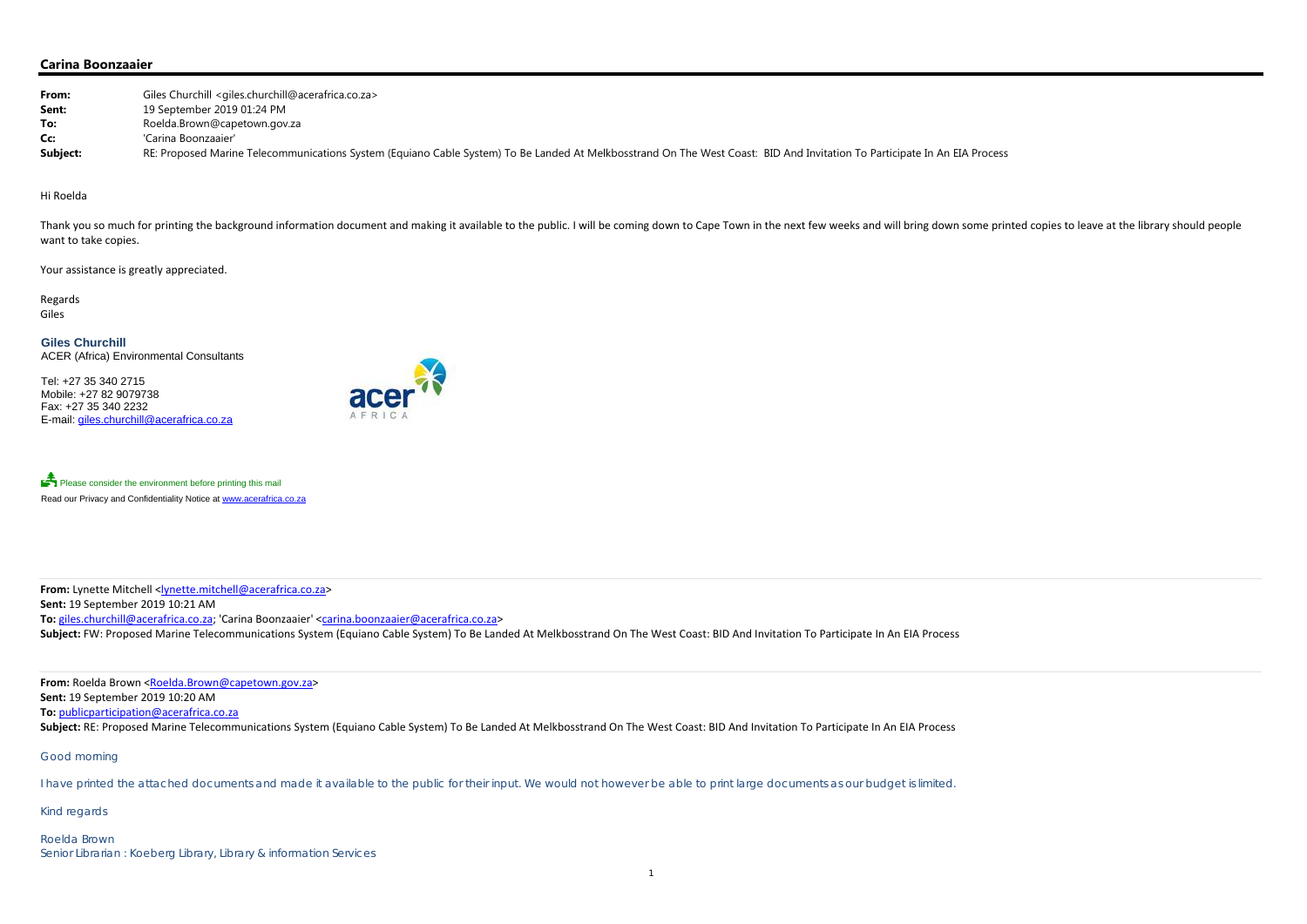### Directorate : Community Services and Health

Merchant Walk, Duynefontein, Melkbosstrand **Tel:** 021 553 4009 **Email:** Roelda.Brown@capetown.gov.za **Web:** www.capetown.gov.za

CCT Contacts | CCT Media and News | Report a fault | Account Queries | Water Restrictions



**From:** ACER - Public Participation <<u>publicparticipation@acerafrica.co.za</u>> **Sent:** Wednesday, 18 September 2019 14:52 **To:** Roelda Brown <<u>Roelda.Brown@capetown.gov.za</u>> **Subject:** Proposed Marine Telecommunications System (Equiano Cable System) To Be Landed At Melkbosstrand On The West Coast: BID And Invitation To Participate In An EIA Process

18 September 2019

Dear Ms Roelda Brown,

Submarine telecommunications cables are important for international telecommunications networks, transporting almost 100% of transoceanic internet traffic throughout the world (www.iscpc.org). This is significant because i access to affordable international bandwidth is key to economic development in every country.

# **PROPOSED MARINE TELECOMMUNICATIONS SYSTEM (EQUIANO CABLE SYSTEM) TO BE LANDED AT MELKBOSSTRAND ON THE WEST COAST OF SOUTH AFRICA**

## **BACKGROUND INFORMATION AND INVITATION TO PARTICIPATE IN AN ENVIRONMENTAL AUTHORISATION PROCESS (ENVIRONMENTAL IMPACT ASSESSMENT)**

### **Project Background**

The purpose of this project is to install a fibre optic submarine cable to provide international high-speed connectivity and reliability. Businesses and consumers will benefit from enhanced capacity and reliability for ser TV broadcasting, internet services, video conferencing, advanced multimedia and mobile video applications. Internet traffic is growing exponentially as the appetite for new applications, like cloud computing and on-demand Furthermore, the demand for new connectivity reflects an end-user and business environment in which high capacity data transmission is essential for sustainable growth and development.

Communication via submarine telecommunications cables generally allows for lower cost, better performance and greater capacity (throughput) than that available via satellite. Improvement in Africa's information technology telecommunications cables will help strengthen development in Africa and support economic growth and opportunities on the continent.

Telkom SA SOC Limited, acting through its Openserve division (hereafter referred to as "Openserve"), intends to install a submarine telecommunications cable, called the Equiano Cable System, to link South Africa with key i telecommunications hubs in West Africa (Nigeria) and Europe (Portugal). As the designated Landing Partner of the Equiano Cable System in South Africa, Openserve has the required licenses to operate this system in South Afr local permits to land the Equiano Cable System at Melkbosstrand, Western Cape.

Alcatel Submarine Networks (ASN) has been appointed as the supplier and installer of the Equiano Cable System connecting Africa and Europe. The system is to be installed in phases. The first phase ("Baseline System") will cable landings at:

**□** South Africa: Melkbosstrand.

Portugal: Lisbon (Sesimbra).

□ Nigeria: Lagos.